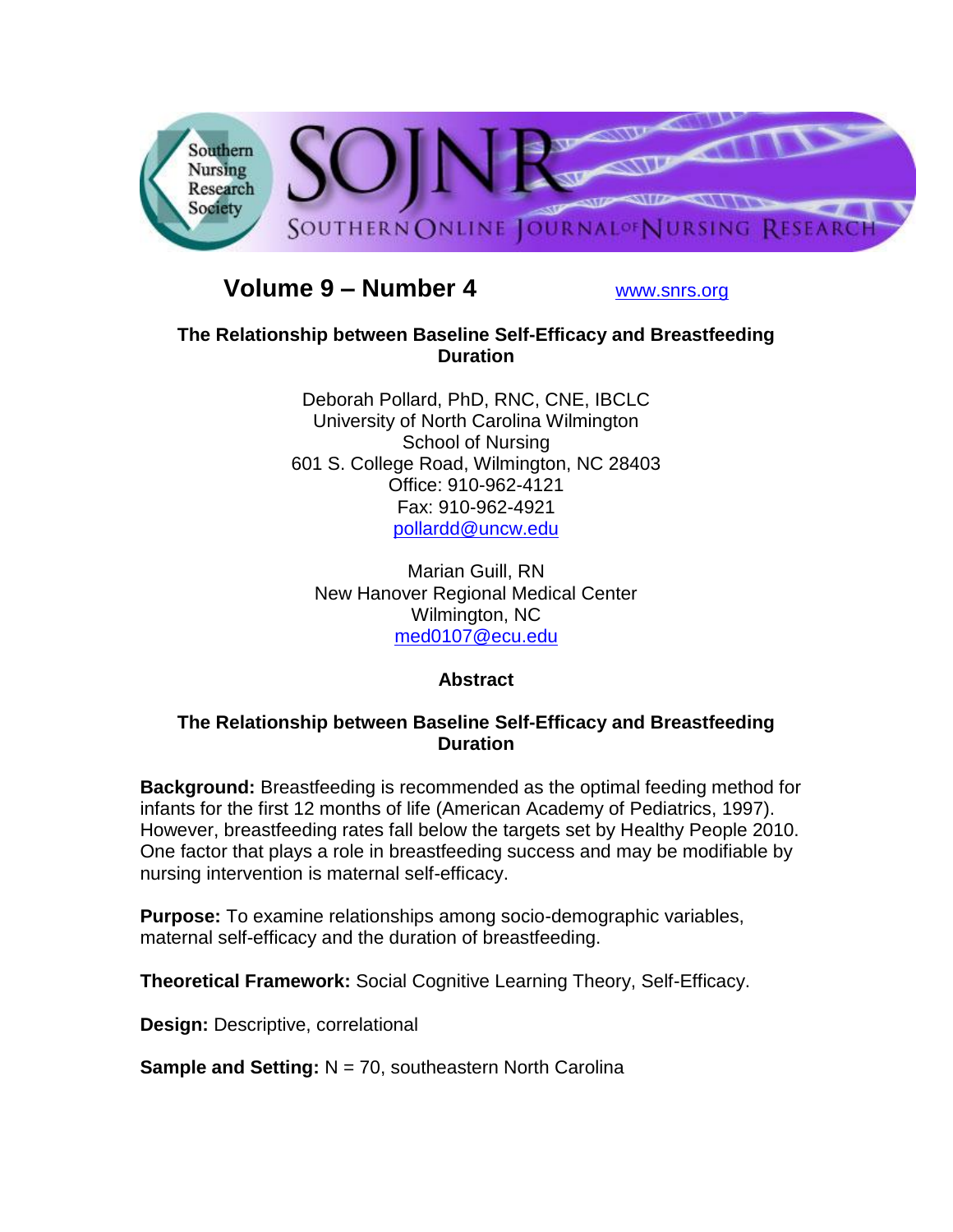**Measures:** Breastfeeding Self-Efficacy Scale-Short Form (BSES-SF)

**Results:** Breastfeeding initiation rate of 69.5% and 36.7% at six months. Variables that correlated with breastfeeding duration were marital status, WIC enrollment, and in-hospital supplementation. Score on the Breastfeeding Self-Efficacy Scale was a statistically significant predictor of breastfeeding length. Reasons reported for early weaning were low milk supply, baby not satisfied, and a return to work.

**Implications:** The Breastfeeding Self-Efficacy Scale (BSES-SF) can be used as a baseline assessment tool in the hospital at delivery to assist in identifying women who are at risk for early weaning. Further research is necessary to examine how certain interventions may help foster self-efficacy and thus breastfeeding duration.

**Keywords:** Breastfeeding, Breastfeeding Duration, Self-Efficacy

## **Acknowledgement:**

The funding for this research study supported by a J. Richard Corbett Research Award, UNCW School of Nursing.

## **The Relationship between Baseline Self-Efficacy and Breastfeeding Duration**

## **Introduction**

Breastfeeding has been associated with numerous positive health outcomes for both mother and child. A large systematic review of the literature of over 400 research articles reinforced the evidence that a history of breastfeeding is associated with a reduction in the risk of acute otitis media, gastroenteritis, severe lower respiratory tract infections, atopic dermatitis, asthma, obesity, type 1 and 2 diabetes, childhood leukemia, and sudden infant death syndrome in children.**[1](http://snrs.org/publications/SOJNR_articles2/n)** Positive health outcomes for women who breastfeed include a reduced risk of type 2 diabetes, breast and ovarian cancers, and postpartum depression.**[1](http://snrs.org/publications/SOJNR_articles2/n)**

Position statements from professional organizations, such as the American Academy of Pediatrics (AAP),<sup>[2](http://snrs.org/publications/SOJNR_articles2/n)</sup> Association of Women's Health, Obstetric and Neonatal Nurses (AWHONN),**[3](http://snrs.org/publications/SOJNR_articles2/n)** and the American Dietetic Association (ADA)**[4](http://snrs.org/publications/SOJNR_articles2/n)** recognize the significant impact that breastfeeding can have on promoting health and reducing health care costs, and thus, they all support breastfeeding as the optimal method of infant nutrition. The AAP states in their recommendation on breastfeeding for healthy term infants that, "exclusive breastfeeding is sufficient to support optimal growth and development for approximately the first 6 months of life and provides continuing protection again diarrhea and respiratory tract infections. Breastfeeding should be continued for at least the first year of life and beyond for as long as mutually desired by mother and child".**[2p499](http://snrs.org/publications/SOJNR_articles2/n)**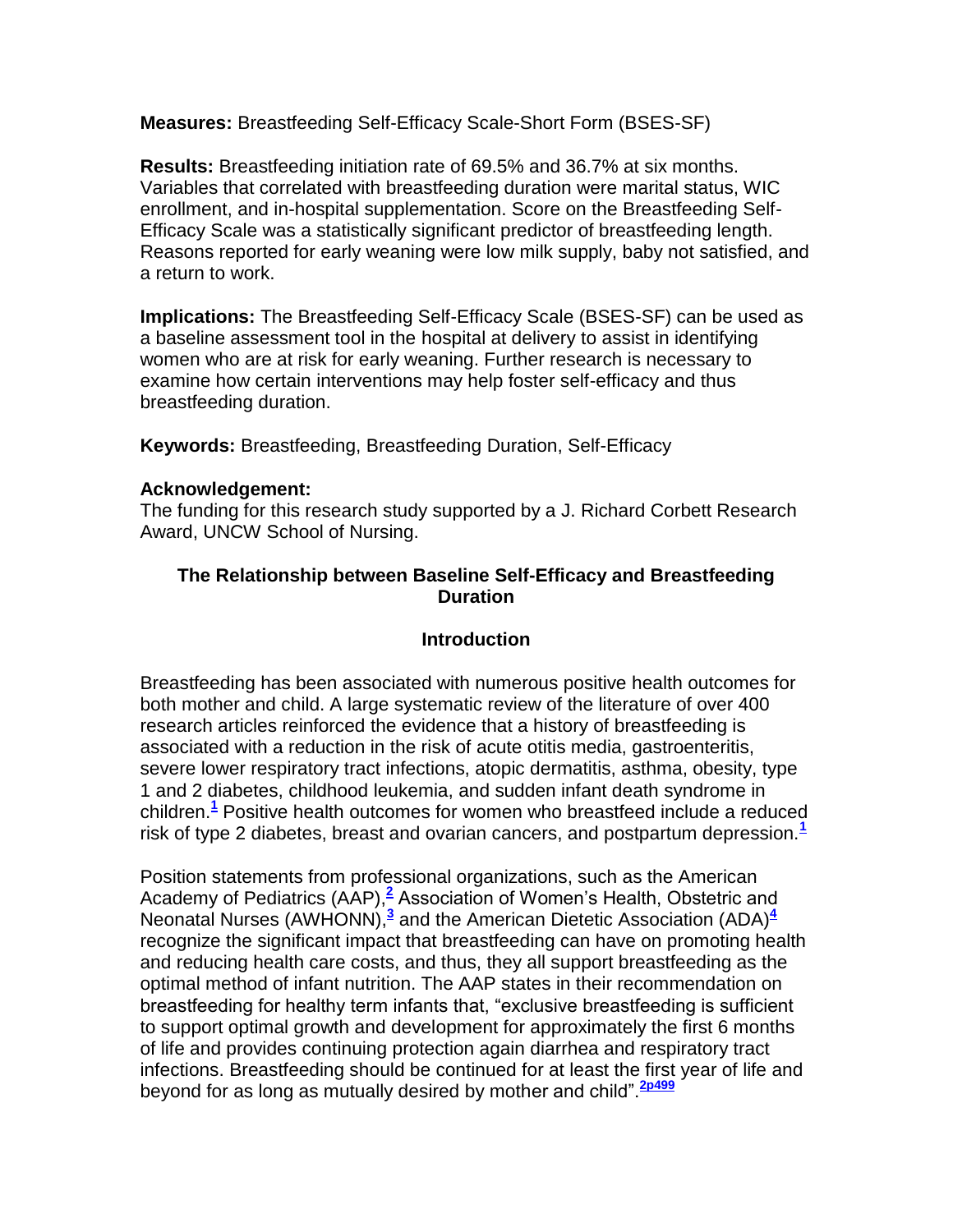Despite these widely known benefits and recommendations, breastfeeding initiation and duration rates in the United States and North Carolina continue to fall short of recommended targets set forth by the Healthy People 2010 initiative.**[5](http://snrs.org/publications/SOJNR_articles2/n)** Breastfeeding was indentified in the first set of health goals published in 1979 as an important health promotion strategy.**[6](http://snrs.org/publications/SOJNR_articles2/n)** Currently the Healthy People 2010 document includes goals for breastfeeding duration, 75% of mothers breastfeeding directly after birth, 50% of mothers are still breastfeeding at 6 months, and 25% of mothers still breastfeeding at 1 year of age.**[7](http://snrs.org/publications/SOJNR_articles2/n)** In 2007, the Healthy People 2010 objectives for breastfeeding were updated that addressed exclusivity of breastfeeding, recommending targets that 60% of mothers are exclusively breastfeeding through 3 months and 25% of mothers are exclusively breastfeeding through 6 months.**[7](http://snrs.org/publications/SOJNR_articles2/n)** Even though there have been increases in breastfeeding initiation and duration over the past twenty years, none of the current national percentages of breastfeeding meet the Healthy People 2010 targets and North Carolina even lags further behind all of the current national percentages (Table 1)[.](http://snrs.org/publications/SOJNR_articles2/n)**<sup>5</sup>** Of particular concern to health care providers is the considerable lag in breastfeeding duration rates both at the national and state levels.

#### **Table 1**

|                                 | 2010 Health<br>People 2010<br>Target | <b>National</b> | North Carolina |
|---------------------------------|--------------------------------------|-----------------|----------------|
|                                 | % of Mothers                         | % of Mothers    | % of Mothers   |
| Ever breastfed                  | 75                                   | 73.9            | 66.2           |
| At 6months                      | 50                                   | 43.4            | 36.7           |
| At 12 months                    | 25                                   | 22.7            | 18.9           |
| Exclusively through 3<br>months | 60                                   | 33.1            | 30.2           |
| Exclusively through 6<br>months | 25                                   | 13.6            | 13.1           |

#### **Comparison of Breastfeeding Rates with Healthy People 2010 Targets**

Existing research has examined the relationship between many variables and their impact on whether a mother initiates breastfeeding, how long she breastfeeds, and if she partially or exclusively breastfeeds. These variables are sometimes classified as either intrinsic or extrinsic and modifiable or nonmodifiable. The evidence has demonstrated the impact of non-modifiable factors, such as maternal age, parity, race/ethnicity, and economic status, on breastfeeding. Breastfeeding rates have been found to be higher among women who are Caucasian, older, with higher education, and not participating in the Women, Infants, and Children (WIC) program.<sup>[8-14](http://snrs.org/publications/SOJNR_articles2/n)</sup> Intrinsic factors such as maternal attitudes, self confidence and self-efficacy demonstrate a positive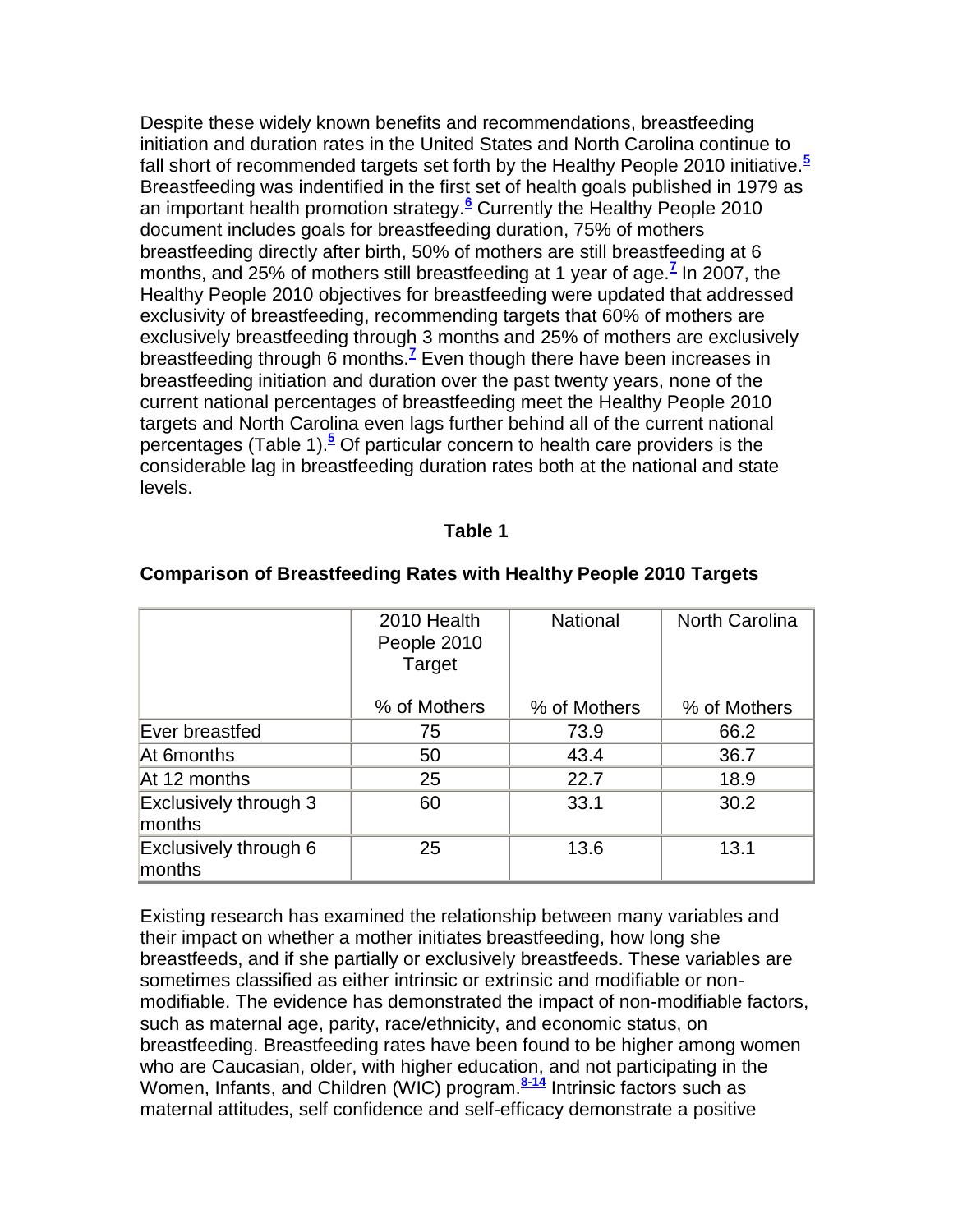relationship with continued breastfeeding and some evidence exists that these variables may be modifiable to impact the breastfeeding experience.**[15-21](http://snrs.org/publications/SOJNR_articles2/n)** One factor that plays a role in breastfeeding duration and may be modifiable by nursing intervention is maternal self-efficacy.**[22](http://snrs.org/publications/SOJNR_articles2/n)** Specifically, woman with a higher perceived self-efficacy for breastfeeding tend to initiate breastfeeding and persist even through challenges, whereas a woman with a lower perceived selfconfidence may decide not even to initiate breastfeeding or wean prematurely due to lack of confidence or effective coping skills.**[22](http://snrs.org/publications/SOJNR_articles2/n)**

Since the breastfeeding data for North Carolina suggests that more of our mothers are having difficulty in sustaining breastfeeding as compared with the national average, this research sought to examine the role of self-efficacy on breastfeeding duration for this population which would add supporting knowledge to the limited work that has been done on this concept. The specific aim of this study was to examine the relationships between socio-demographic variables, maternal self-efficacy and the duration of breastfeeding to determine if there is predictive value for a similar population in southeastern North Carolina.

## **Research Questions**

This study examined three research questions:

- What is the breastfeeding rate at a regional hospital in Southeastern North Carolina at delivery and through six months as compared with national and state trends?
- Is there a relationship between socio-demographic variables (such as age, Women, Infant and Children (WIC) program enrollment, smoking status, type of delivery, education, and previous breastfeeding experience) and breastfeeding duration in this population?
- Is there a relationship between baseline self-efficacy scores and breastfeeding duration in this population?

# **Theoretical Perspective**

The concept of self-efficacy, based on Albert Bandura"s Social Cognitive Learning Theory, was used as the theoretical framework for this study. This theory asserts that much of human behavior is self-regulated.**[23,24](http://snrs.org/publications/SOJNR_articles2/n)** The basic assumption underlying the theory is that individuals regulate their behavior based on their self-efficacy beliefs. Humans avoid situations that they believe they are unable to cope with successfully and they seek out situations that they believe they can successfully overcome.

Perceived self-efficacy plays a role in humans' self-regulation of behavior. Perceived self-efficacy refers to a person"s beliefs about what he or she is capable of doing based on the expectations of the outcomes that will result when engaging in a certain task.**[23-25](http://snrs.org/publications/SOJNR_articles2/n)** Perceived self-efficacy stems from numerous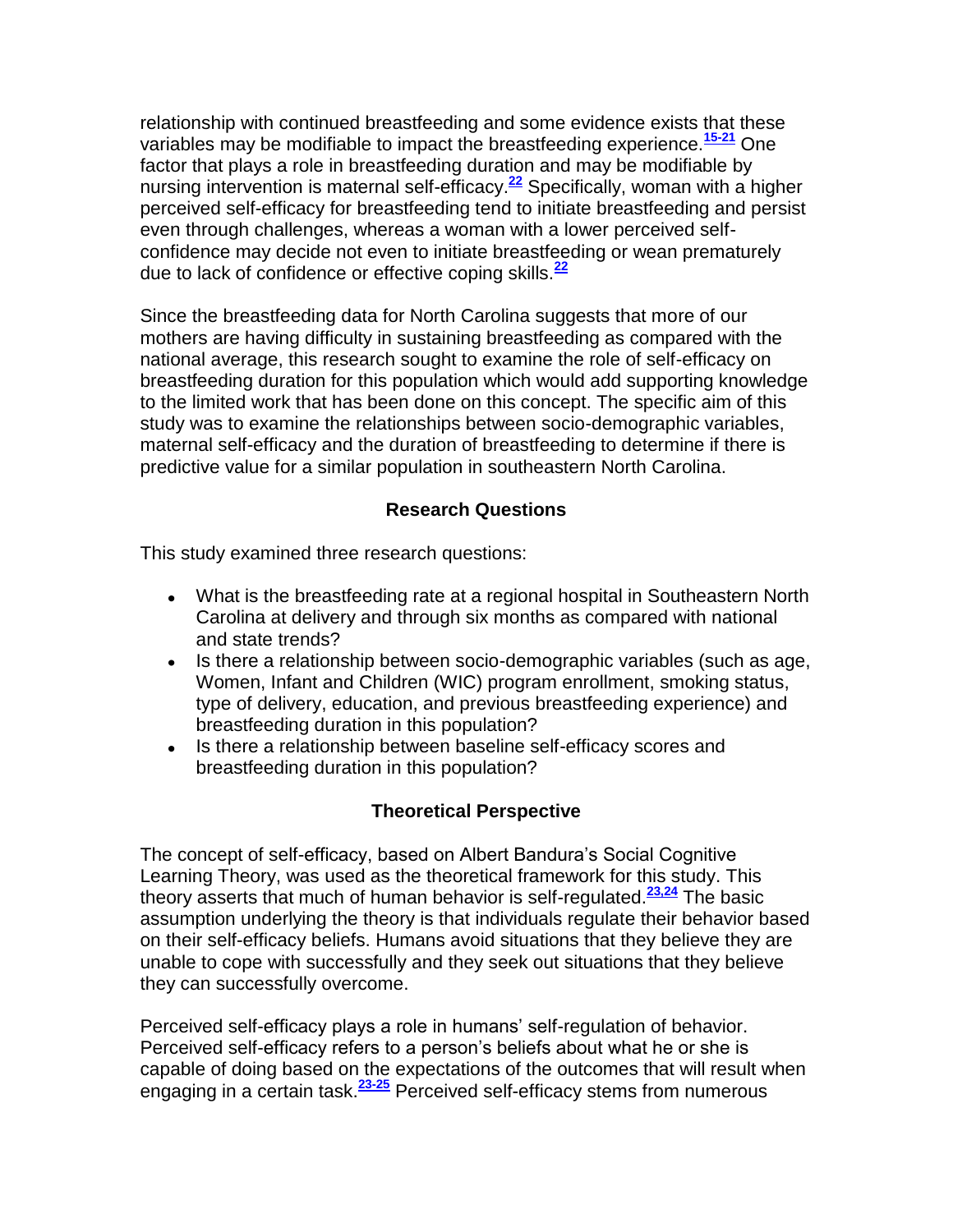sources, such as performance accomplishments, vicarious experiences, verbal persuasion, and affective or physiologic states.**[15,16](http://snrs.org/publications/SOJNR_articles2/n)** An individual cognitively processes the information from these sources and will be influenced to make decisions and choices whether to attempt the task, how much effort to expend, how much perseverance to have, and impact their emotional reactions.

Dennis**[22](http://snrs.org/publications/SOJNR_articles2/n)** proposed a framework, derived from Bandura"s Social Cognitive Learning Theory**, [23](http://snrs.org/publications/SOJNR_articles2/n)** for understanding the role of self-efficacy in relation to breastfeeding behaviors. Breastfeeding self-efficacy refers to a mother"s perceived ability or confidence to breastfeed her newborn and influences her decisions regarding breastfeeding such as whether to breastfeed or not, how much effort she will place on breastfeeding and how she will respond to any challenges that she confronts during the experience.**[17,22](http://snrs.org/publications/SOJNR_articles2/n)** The theory of selfefficacy proposes that a person"s level of self-efficacy may be influenced by four sources of information. These sources of information include personal accomplishments, vicarious experiences, verbal persuasion, and psychological and affective states and thus may be modifiable by education and intervention by health care providers.**[22,23](http://snrs.org/publications/SOJNR_articles2/n)** Some studies have demonstrated a positive relationship between self-efficacy and breastfeeding success thus indicating the predictive value of such screening to identified mothers at risk for early weaning which would assist staff in planning appropriate intervention.<sup>[17,26](http://snrs.org/publications/SOJNR_articles2/n)</sup>

#### **Review of Literature**

Many researchers have studied the effects of breastfeeding for both the mother and the child and what factors play a role in the initiation and duration of breastfeeding. Some factors found to influence the initiation of breastfeeding include age,**[27](http://snrs.org/publications/SOJNR_articles2/n)** prenatal intent,**[17,28](http://snrs.org/publications/SOJNR_articles2/n)** race and ethnicity,**[28](http://snrs.org/publications/SOJNR_articles2/n)** educational level,**[27,29,31](http://snrs.org/publications/SOJNR_articles2/n)** breastfeeding confidence,**[32](http://snrs.org/publications/SOJNR_articles2/n)** smoking,**[13,29,30](http://snrs.org/publications/SOJNR_articles2/n)** and perceived social support.**[29,30,33](http://snrs.org/publications/SOJNR_articles2/n)** This evidence suggests that a mother is more likely to initiate breastfeeding if she is Caucasian, non-smoker, plans to breastfeed, has higher breastfeeding confidence, has perceived social support for breastfeeding, and has a higher level of education. One study done in a large metropolitan city did report a converse result in regard to the impact of race/ethnicity on breastfeeding intent. Lee, and colleagues, found that non-Hispanic African Americans in a low-income population were more likely to report that they intended to breastfeed than a group of non-Hispanic white participants.**[29](http://snrs.org/publications/SOJNR_articles2/n)**

Some of the same factors, such as age, educational level and breastfeeding confidence also impact whether a mother initiates breastfeeding and how long she continues to breastfeed. Researchers have determined that some predictors of breastfeeding duration include self-efficacy or maternal confidence with breastfeeding,**[15-18,21,22,35,36](http://snrs.org/publications/SOJNR_articles2/n)** educational level,**[13,18,19,31](http://snrs.org/publications/SOJNR_articles2/n)** race/ethnicity,**[13,18](http://snrs.org/publications/SOJNR_articles2/n)** use of formula supplementation,**[8,31,36](http://snrs.org/publications/SOJNR_articles2/n)** age,**[8,13,31](http://snrs.org/publications/SOJNR_articles2/n)** postpartum depression,**[18,32,34](http://snrs.org/publications/SOJNR_articles2/n)** anxiety,**[15](http://snrs.org/publications/SOJNR_articles2/n)** nipple trauma,**[21](http://snrs.org/publications/SOJNR_articles2/n)** pacifier use,**[30](http://snrs.org/publications/SOJNR_articles2/n)** early breastfeeding difficulties,**[18,31,33](http://snrs.org/publications/SOJNR_articles2/n)** and previous successful breastfeeding experience.**[8,37](http://snrs.org/publications/SOJNR_articles2/n)** These predictors suggest that women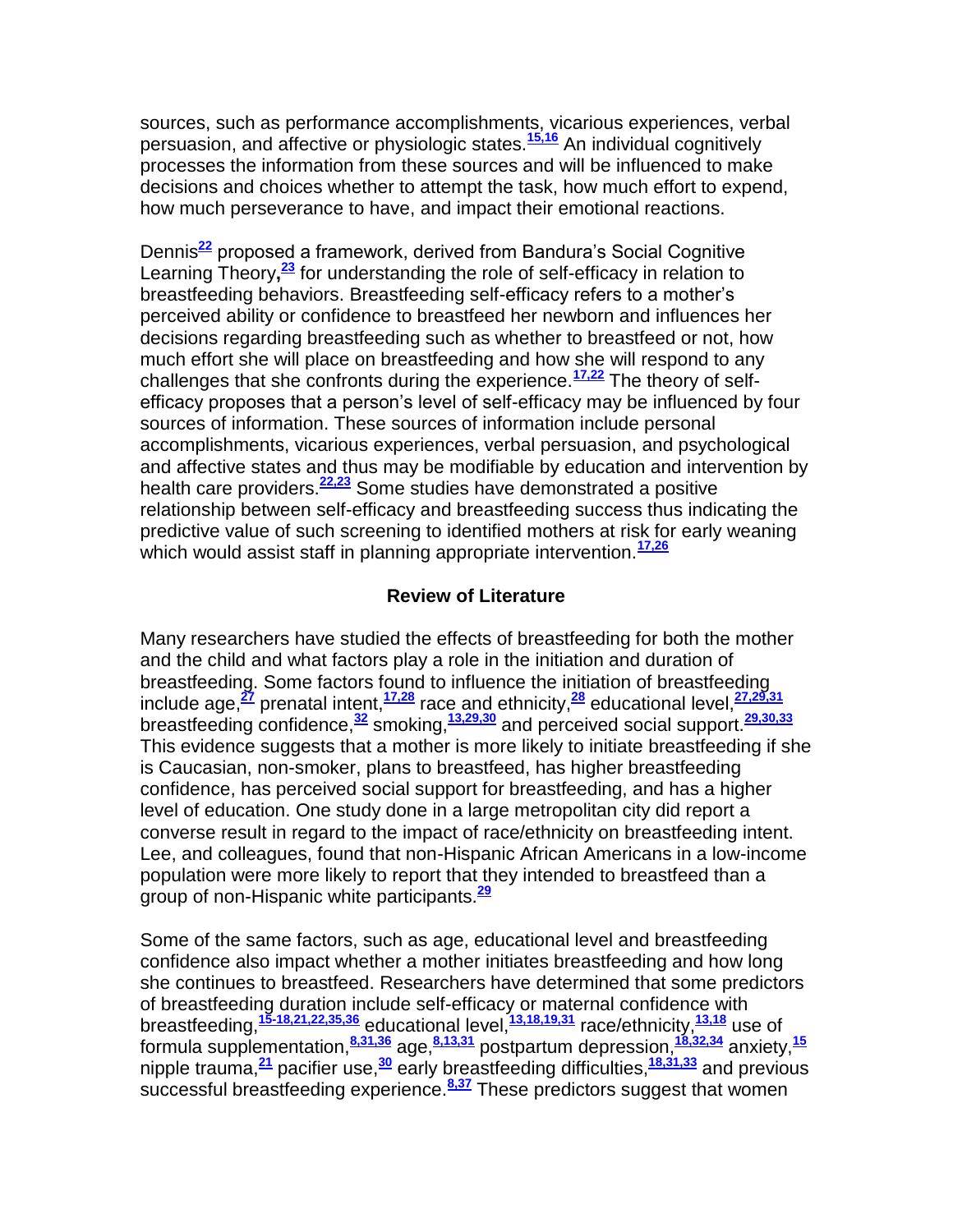with lower reported maternal confidence or self-efficacy, who use formula supplementation, have reported nipple trauma or pain, lack of experience or support with breastfeeding, tend to have a shorter length of breastfeeding. In addition to examining the impact of factors on the length of breastfeeding, several of these same factors contribute to the degree of breastfeeding. A longer duration of exclusive breastfeeding has been associated with age,**[38](http://snrs.org/publications/SOJNR_articles2/n)** positive maternal attitudes,**[20](http://snrs.org/publications/SOJNR_articles2/n)** self-efficacy,**[14,27](http://snrs.org/publications/SOJNR_articles2/n)** family support,**[20](http://snrs.org/publications/SOJNR_articles2/n)** type of delivery,**[36](http://snrs.org/publications/SOJNR_articles2/n)** prenatal class attendance,**[36](http://snrs.org/publications/SOJNR_articles2/n)** and breastfeeding knowledge.**[19](http://snrs.org/publications/SOJNR_articles2/n)**

Dennis**[26](http://snrs.org/publications/SOJNR_articles2/n)** examined the concept of self-efficacy to determine the variables which most impacted this concept at one week postpartum. Eight variables were identified, and include maternal education, support from other women with children, type of delivery, satisfaction with labor pain relief, satisfaction with labor pain relief and postpartum care, perceptions of breastfeeding progress, infant feeding as planned and maternal anxiety. These variables explained 54% of the variance in the self-efficacy scale scores at one week postpartum. In addition to these variables, older, more educated, multiparous women were more likely to score higher on a breastfeeding self-efficacy scale. Women with high stress levels and conflict with their mothers tended to score lower on the scale. Mothers who experienced deliveries that required more intense interventions (forceps, cesarean section) scored lower on the self-efficacy scale.**[26](http://snrs.org/publications/SOJNR_articles2/n)**

Maternal self-efficacy, also referred to as breastfeeding confidence, has been shown to play an important role in both breastfeeding initiation and duration. Identification of levels of self-efficacy for breastfeeding can assist health care providers in targeting women at risk for early weaning of breastfeeding and assist in determining appropriate interventions. The following research design was used as a preliminary study to the relationship between socio-demographic variables, maternal self-efficacy, and breastfeeding duration for women in the southeastern region of North Carolina.

## **Methodology**

A descriptive, correlational design was used to recruit a convenience sample of 70 mothers who delivered at a regional hospital in southeastern North Carolina and met the inclusion criteria. Inclusion criteria consisted of planning to breastfeed, delivering a healthy, term, singleton infant receiving normal newborn care, being at least 18 years or older, and being able to understand, speak, and read English. Institutional approval was obtained from the hospital review board and the university. Of the total sample, 62 subjects (88.6%) completed the entire research study.

Potential participants for the study were identified by a lactation consultant (LC) on the postpartum unit and the LC distributed brochures and information on the study to potential participants at different times depending on their mode of delivery. Women who delivered vaginally were approached 12-24 hours after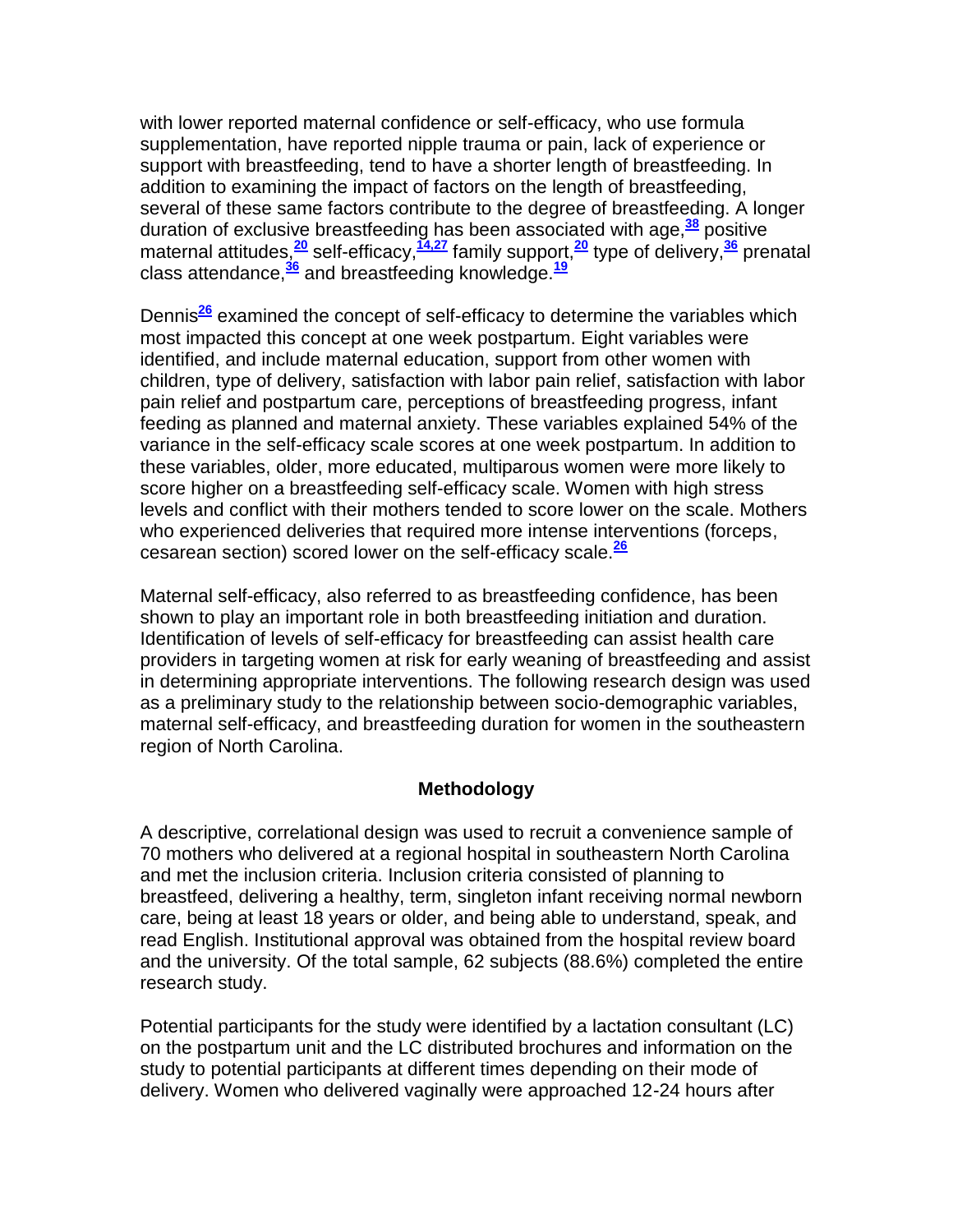delivery and those with a cesarean delivery at 24-48 hours post delivery. Mothers interested in participating were referred to the research team and informed consent was obtained after a verbal explanation of the study was given and any questions were addressed. Following consent, participants were asked to complete the data collection instruments at two time periods, the Time 1 data point was at 12 to 48 hours following delivery and the Time 2 data point was at 6 months following delivery. The Personal Data Form (PDF), the Breastfeeding Experience Instrument (BEI), and the Breastfeeding Self-Efficacy Scale-Short Form (BSES-SF) were completed at the Time 1 data point. Participants then completed the BEI again at the Time 2 data point at 6 months following birth to examine their breastfeeding experience and duration rates.

The Breastfeeding Self-Efficacy Scale-Short Form (BSES-SF) is a 14-item questionnaire with a possible range in scores from 14-70.**[39](http://snrs.org/publications/SOJNR_articles2/n)** The BSES-SF consists of positive statements such as "I can always determine that my baby is getting enough milk" and "I can always be satisfied with my breastfeeding experience." Participants were asked to rate their agreement with the statement on a Likert scale. A response of "1" indicated that the participant was not at all confident and a response of "5" indicated that the participant was very confident with the statement.

Dennis**[39](http://snrs.org/publications/SOJNR_articles2/n)** reports strong reliability and evidence of construct and predictive validity for the BSES-SF. Reliability of the instrument was reported with a Cronbach alpha of .94. Construct validity was demonstrated by significant correlations between the BSES-SF and the Rosenberg Self-Esteem Scale, the Perceived Stress Scale, and the Edinburgh Postnatal Depression Scale with p < .001. Predictive validity for the BSES-SF was demonstrated by a statistically significant difference in the scores on the BSES-SF for mothers who were exclusively breastfeeding and those who were partially breastfeeding or bottle-feeding.**[39](http://snrs.org/publications/SOJNR_articles2/n)**

## **Description of the Sample**

The mean age of the sample was 27.7 years, with a range of 18 to 40 years. The sample was mostly Caucasian (74.3%), but also consisted of African American participants (18.6%), and those of other ethnicities (7.1%). A majority of the participants (58.6%) were married and 71.5% reported some college or a college degree. Approximately 30% of the mothers classified themselves as homemakers and 41.2% of the sample were enrolled in the Women, Infants, and Children (WIC) program. The most common mode of delivery was vaginal (70%) and 47.1% of the women were primigravida. It was the first breastfeeding experience for 64.7% of the sample.

Participants were asked at what point they decided to breastfeed and it was found that 79.4% decided to breastfeed prior to becoming pregnant. Participants were asked on the initial questionnaire how long they were planning to breastfeed: 41.6% planned to breastfeed 4-6 months and 20.6% were undecided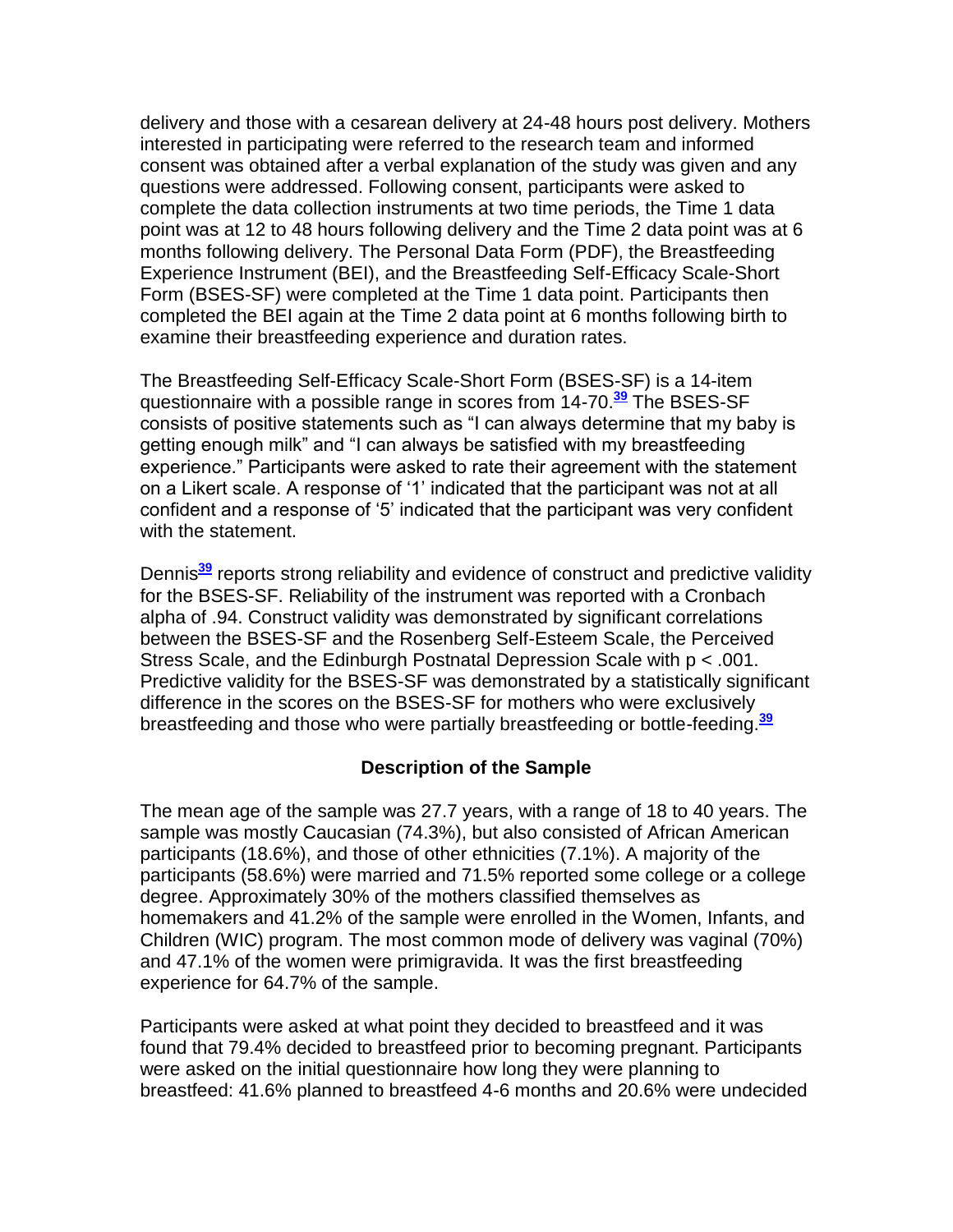on how long they planned to breastfeed. A subset (35.3%) of the participants planned to supplement before 6 months. Most (83.4%) of the sample said they were strongly committed to breastfeeding.

Sixty-one percent (61%) of the sample reported their husband or closest support person"s attitude toward her breastfeeding was very positive. A subset (35.3%) of the sample reported their support person had a positive attitude toward breastfeeding, and 2.9% of the sample reported that their support person had a somewhat negative attitude toward breastfeeding.

Findings: Breastfeeding Rates

Research Question 1: What is the breastfeeding rate at a regional hospital in Southeastern North Carolina at delivery and through six months as compared with national and state trends?

Breastfeeding rates in the research sample paralleled very closely with national and state trends at delivery, 3 months, and 6 months as depicted in Figure 1. The percentage of mothers still breastfeeding at six months was very comparable at 34.6%, 36.7% and 35.1%, for North Carolina, Research Sample, and National rates respectively.



# **Comparison of Breastfeeding Rates: National, NC, and Research Sample**

**Figure 1**

Research Question 2: Is there a relationship between socio-demographic  $\bullet$ variables and breastfeeding duration in this population?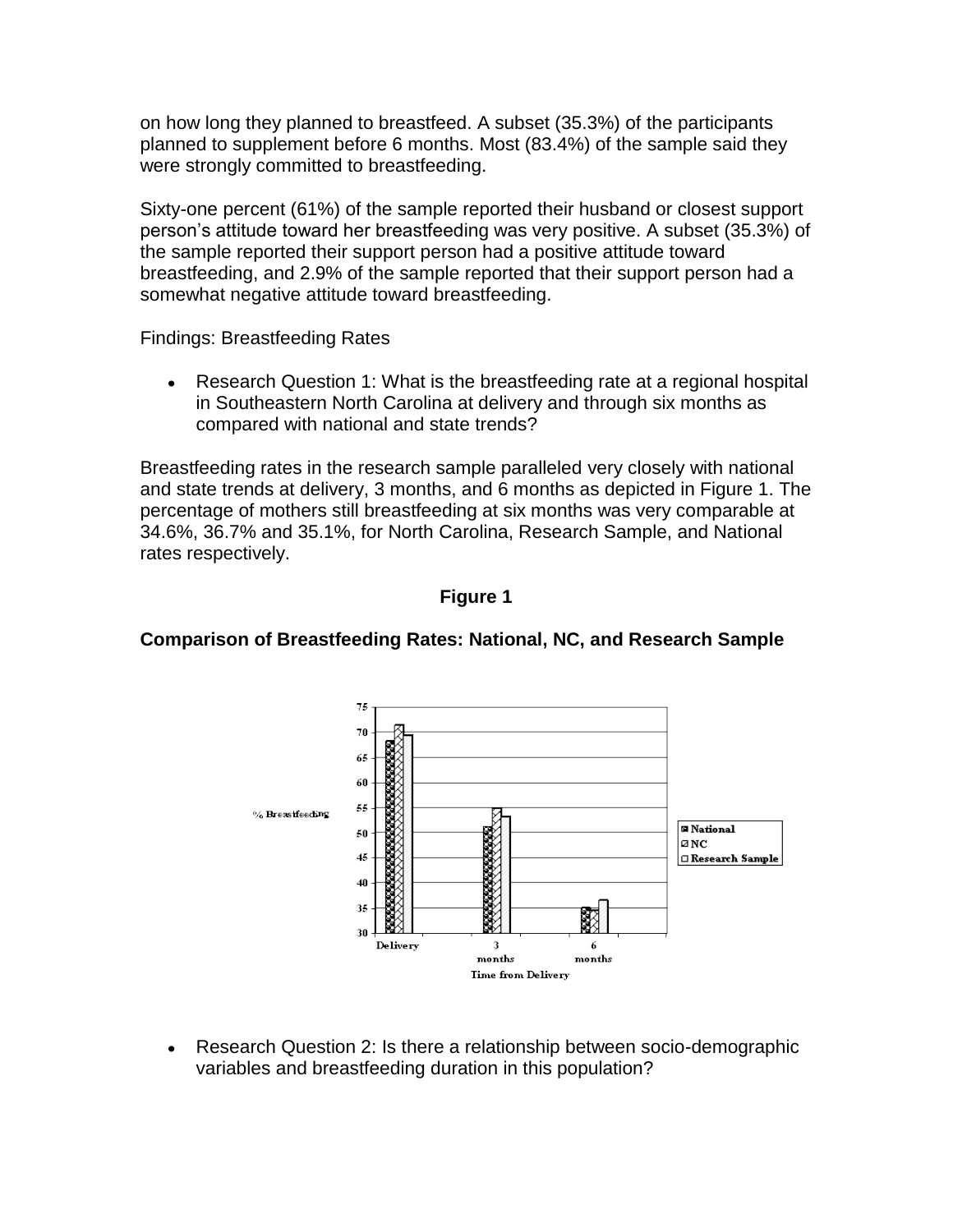## **Findings: Socio-Demographic Variables**

The mean length of breastfeeding for the total sample was 12.53 weeks. Two sociodemographic variables impacted breastfeeding duration at 6 months, WIC enrollment (*t* = -4.072, p = .000) and marital status (*t* = -2.359, p. = .021). The mean length of breastfeeding for mothers enrolled in WIC was 6.7 weeks as compared with mothers not enrolled in WIC which was 15.95 weeks. The mean length of breastfeeding was longer for mothers who were married as compared with single mothers, 14.8 weeks and 8.9 weeks, respectively. Although not statistically significant, the mean breastfeeding length for women who were white was 13.18 weeks compared with 9.36 weeks for mothers who were African American (*t* = -1.172, p = .246).

Maternal sociodemographic factors that did not significantly impact breastfeeding duration at three or six months were smoking  $(t = -.414, p = .681)$ ; type of delivery ( $t = .130$ ,  $p = .897$ ); educational level ( $t = -1.665$ ,  $p = .101$ ); and previous breastfeeding experience  $(t = -1.225, p = .225)$ .

Findings: Self-Efficacy

Research Question 3: Is there a relationship between baseline selfefficacy scores and breastfeeding duration in this population?

The primary research question addressed whether there was a relationship between baseline self-efficacy scores and the length of breastfeeding. At six months, there was a statistically significant positive correlation between baseline self-efficacy and breastfeeding duration. Mothers who scored higher on the Breastfeeding Self-Efficacy Scale (BSES-SF) breastfed longer (*r* = .264, p = .049). In addition to the correlation between the total BSES-SF score, there were five questions on the BSES-SF that positively correlated with a longer duration of breastfeeding and are depicted in Table 2.

## **Table 2**

## **Correlations for Questions on the BSES-SF and Breastfeeding Duration at Six Months**

| Item Number | <b>Item Statement</b>                                                       | r value | p value |
|-------------|-----------------------------------------------------------------------------|---------|---------|
|             | I can always determine that my baby is<br>getting enough milk.              | .313    | .019    |
| 2           | I can always successfully cope with<br>breastfeeding like I have with other | .326    | .014    |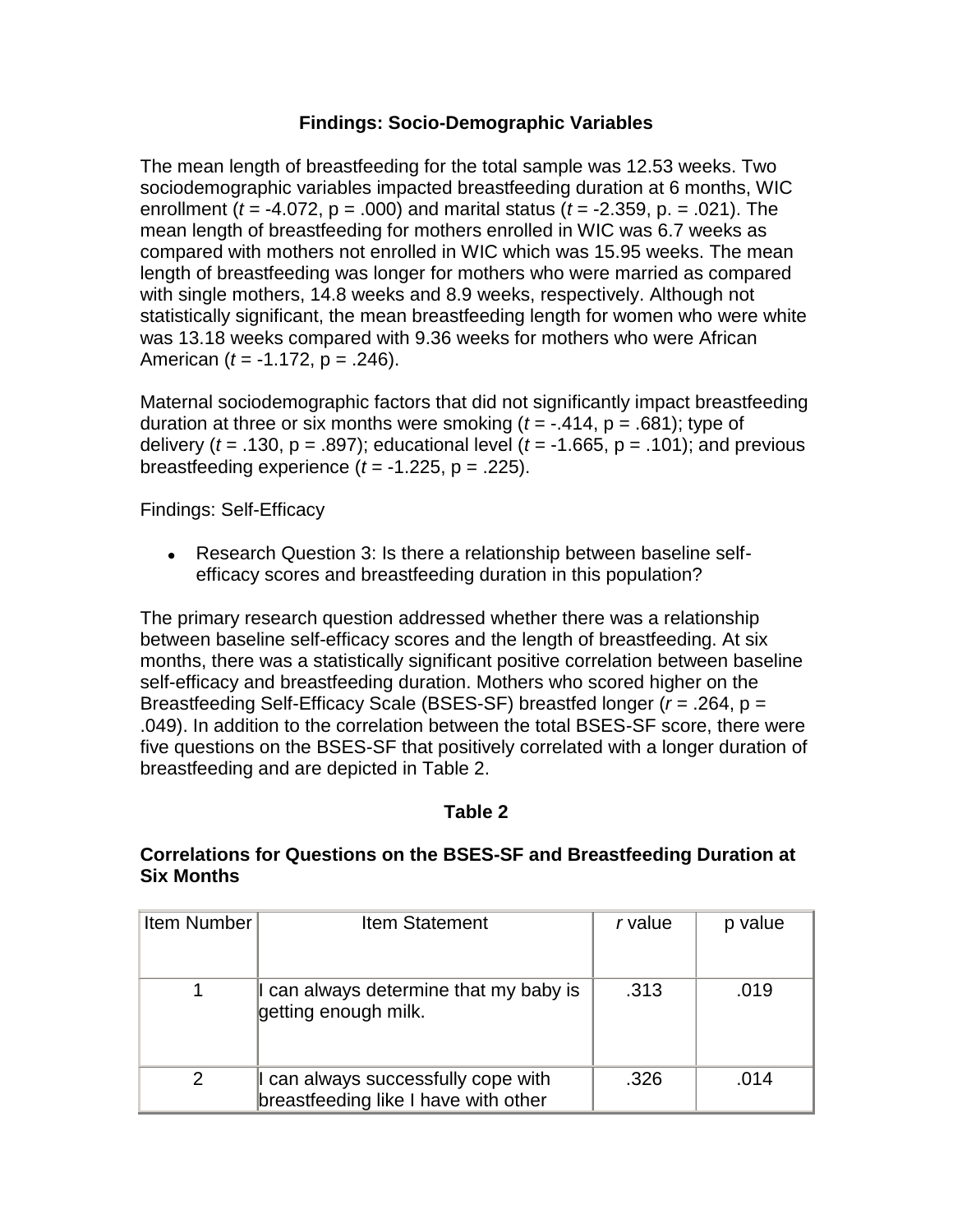|   | challenges                                                                           |      |      |
|---|--------------------------------------------------------------------------------------|------|------|
| 3 | I can always breastfeed my baby<br>without using formula as a supplement.            | .281 | .036 |
| 4 | I can always ensure that my baby is<br>properly latched on for the whole<br>feeding. | .313 | .002 |
| 6 | I can always manage to breastfeed<br>even if my baby is crying.                      | .318 | .017 |

# **Additional Findings**

Supplementation with formula was found to impact breastfeeding duration. A subset of the sample (21.9%) supplemented with formula while still in the hospital. There was a statistically significant difference in breastfeeding length for those who supplemented and those that did not, (14.00 weeks versus 9.27 weeks, *t* = -2.10, p = .040). There was also statistically significant difference in the mean breastfeeding length for women who planned to supplement and those who did not plan to supplement before 6 months, 8.66 weeks and 9.6 weeks respectively (*t* = -2.195, p = .037).

Participants who stopped breastfeeding before 6 months were asked what influenced their decision to stop breastfeeding. Participants were able to choose more than one answer. The three most common reasons were low milk supply (40%), baby not being satisfied (42.5%) and return to work (32.5%).

# **Limitations**

This study did have limitations related to the sample size and methodology that should be taken into account when drawing any conclusions from the results. The first limitation is the small convenience sample and sample selection from one geographic area in southeastern North Carolina which limits generalizability. Another limitation in the sample is the diversity in regard to Hispanic ethnicity. The sample reflected the community demographics closely for two categories of race/ethnicity with the majority of the sample Caucasian mothers (76.5% as compared with 75.1% of the community) followed by African American mothers (17.6% as compared with 12.3% of the community population).**[40](http://snrs.org/publications/SOJNR_articles2/n)** Only 2.9% of the sample reported Hispanic ethnicity which is much lower than the reported community population of 14.7%.**[40](http://snrs.org/publications/SOJNR_articles2/n)** Another limitation related to the sample was the loss of participants due to the longitudinal design of the study over six months which may have contributed to an attrition of 11.4% for the study. To minimize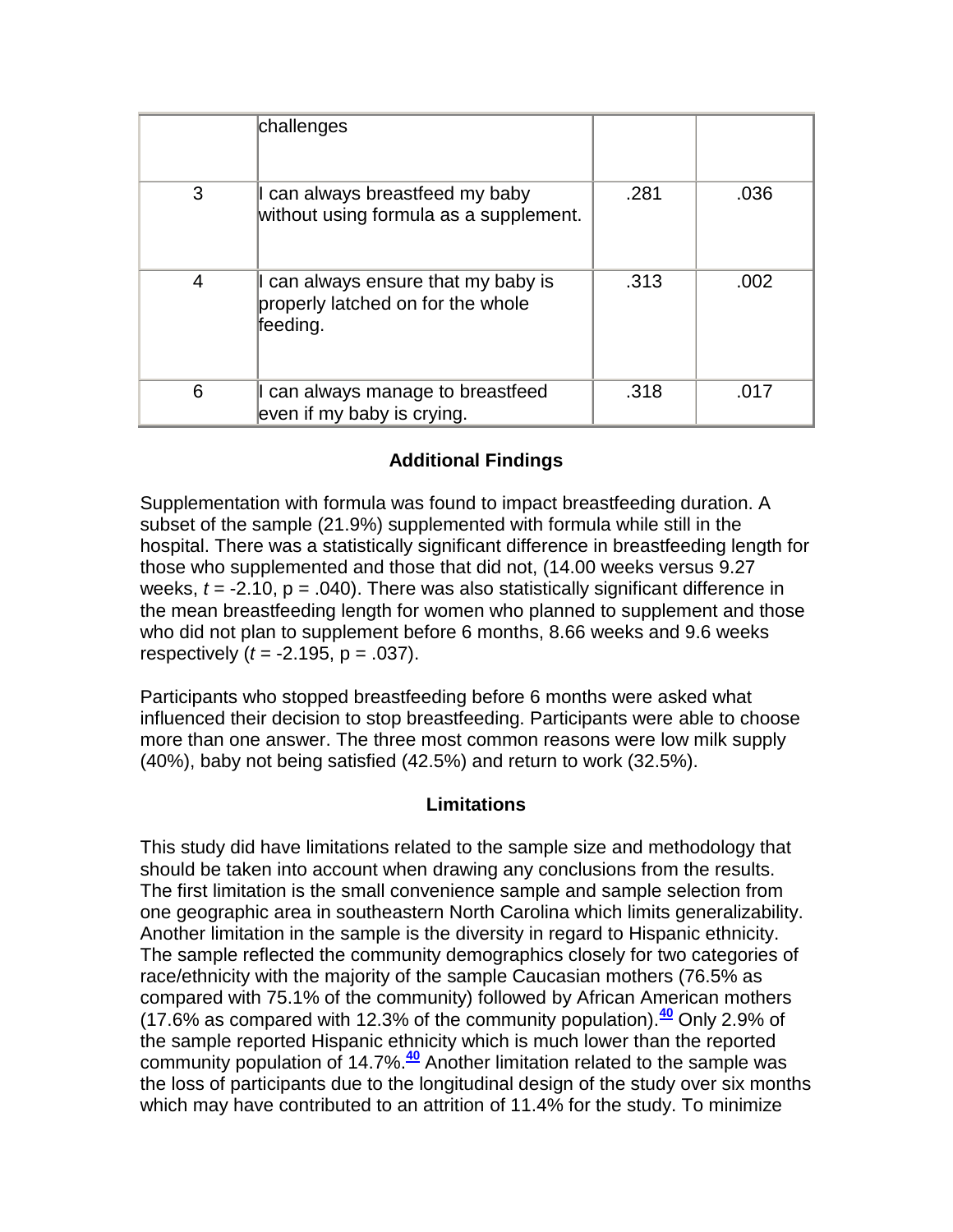loss by attrition, mailed surveys were used in addition to phone surveys, however there is concern that the responses on the mailed surveys could not be validated as being completed by the study participant and not by someone else in the household. Efforts were made to safeguard the confidentiality and privacy of individuals during completion of phone surveys.

#### **Conclusions**

Similar to previous work, the results of this study support the use of self-efficacy as a framework for predicting breastfeeding duration. Consistent with the literature, there was a statistically significant relationship between self-efficacy scores and the length of breastfeeding.**[15,16,18,21,32,35,36](http://snrs.org/publications/SOJNR_articles2/n)** Mothers who scored higher on the Breastfeeding Self-Efficacy Scale at baseline did breastfeed longer. Reasons cited by the participants for early weaning were consistent with the literature, low milk supply, baby not satisfied, and a return to work.**[18,21,31,41](http://snrs.org/publications/SOJNR_articles2/n)** Inhospital supplementation also surfaced as a significant variable impacting breastfeeding length.

This study concluded that the breastfeeding rates, and some variables impacting breastfeeding for this population in southeastern North Carolina, closely parallel those that are reported for the U.S. The sample for this study depicted a close representation of the population for the region. The breastfeeding initiation rate for the participants in the study was 69.5% and there were 36.7% of mothers still breastfeeding at six months.

Socio-demographic variables that impacted breastfeeding duration for this population at 6 months were marital status and WIC enrollment. Women who were married and not enrolled in WIC tended to breastfeeding longer. Maternal sociodemographic variables that were not consistent with the literature in that they did not significantly impact breastfeeding duration at 6 months were smoking, type of delivery, educational level and previous breastfeeding experience.

This research project has important implications for practice, research, and education. For practice, the BSES-SF can be used as a baseline assessment tool in the hospital at delivery to assist health care providers in identifying women who are at risk for early weaning. Health care providers can then target these mothers who may wean early and plan strategies that foster a mother"s knowledge and confidence with breastfeeding using Bandura"s social learning theory.**[22-24](http://snrs.org/publications/SOJNR_articles2/n)** Strategies for patient education and care can be designed that incorporate Bandura"s four sources of information. Health care providers can design strategies to incorporate personal accomplishments, vicarious experiences, verbal persuasion, and psychological and affective states with the goal of enhancing self-efficacy and extending breastfeeding. In planning these patient care strategies it is important to incorporate a research component since there are limited studies examining the impact of theoretical-based strategies on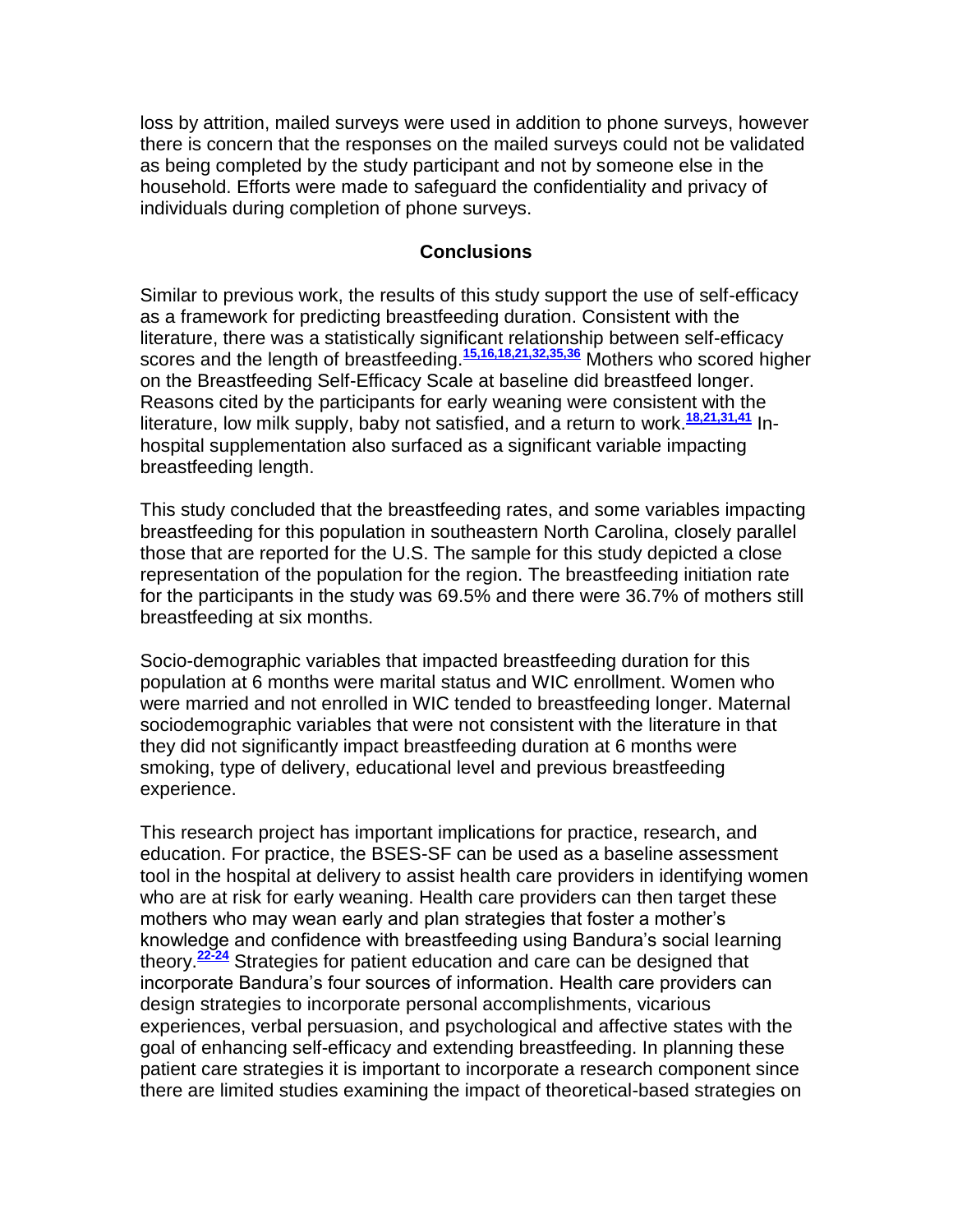the level of self-efficacy. Further research is warranted to examine the impact of peer support, educational programs, professional support on the concept of selfefficacy.

In regard to implications for education, not only is patient education important in promoting breastfeeding but continued staff education and support is warranted. A finding in this study consistent with literature is that formula supplementation is frequently used prior to hospital discharge and can statistically impact breastfeeding duration. Providing education and support to staff so they can support mothers and determine the appropriateness of formula supplementation can assist in promoting confidence through knowledge and support to preserve breastfeeding. Breastfeeding provides positive health care outcomes for mothers and infants but is not without its challenges, however continued support, education, and research will foster achievement of the Healthy People 2010 targets.

## **References**

- 1. Ip, S., Chung, M., Raman, G., Chew, P., Magula, M., DeVine, D., Trikalinos, T. & Lau, J. (2007). Breastfeeding and maternal and infant health outcomes in developed countries. Tufts-New England Medical Center Evidence-Based Practice Center. Agency for Healthcare Research and Quality (AHRQ) publication No 07-E007. Retrieved October 1, 2009 at [http://www.ahrq.gov/downloads/pub/evidence/pdf/brfout/brfout.pdf.](http://www.ahrq.gov/downloads/pub/evidence/pdf/brfout/brfout.pdf)
- 2. American Academy of Pediatrics. (2005). Breastfeeding and the use of human milk. *Pediatrics, 115*(2), 496-506.
- 3. Association of Women"s Health, Obstetric, and Neonatal Nurses. (2007). *Breastfeeding and the Role of the Nurse in the Promotion of Breastfeeding,* AWHONN Position Statement*.* Retrieved October 1, 2009 from

[http://www.awhonn.org/awhonn/content.do?name=02\\_PracticeResources/](http://www.awhonn.org/awhonn/content.do?name=02_PracticeResources/2C1_Breastfeeding.htm) [2C1\\_Breastfeeding.htm.](http://www.awhonn.org/awhonn/content.do?name=02_PracticeResources/2C1_Breastfeeding.htm)

- 4. American Dietetic Association. (2005). Position of the American Dietetic Association: Promoting and supporting breastfeeding. *Journal of the American Dietetic Association, 105,* 810-818.
- 5. Centers for Disease Control and Prevention. (2009). Breastfeeding report card, United States: Outcome indicators. Department of Health and Human Services. Retrieved October 1, 2009 from [http://www.cdc.gov/breastfeeding/data/report\\_card2.htm.](http://www.cdc.gov/breastfeeding/data/report_card2.htm)
- 6. Public Health Service. (1979). Healthy People: The Surgeon General"s Report on Health Promotion and Disease Prevention. DHEW (PHS) Publication No. 79-55071 . Retrieved October 1, 2009 from [http://profiles.nlm.nih.gov/NN/B/B/G/K/\\_/nnbbgk.pdf.](http://profiles.nlm.nih.gov/NN/B/B/G/K/_/nnbbgk.pdf)
- 7. US Department of Health and Human Services. (2005). Healthy People 2010 midcourse review- Maternal, Infant, and Child Health-Focus Area 16. Retrieved October 1, 2009 from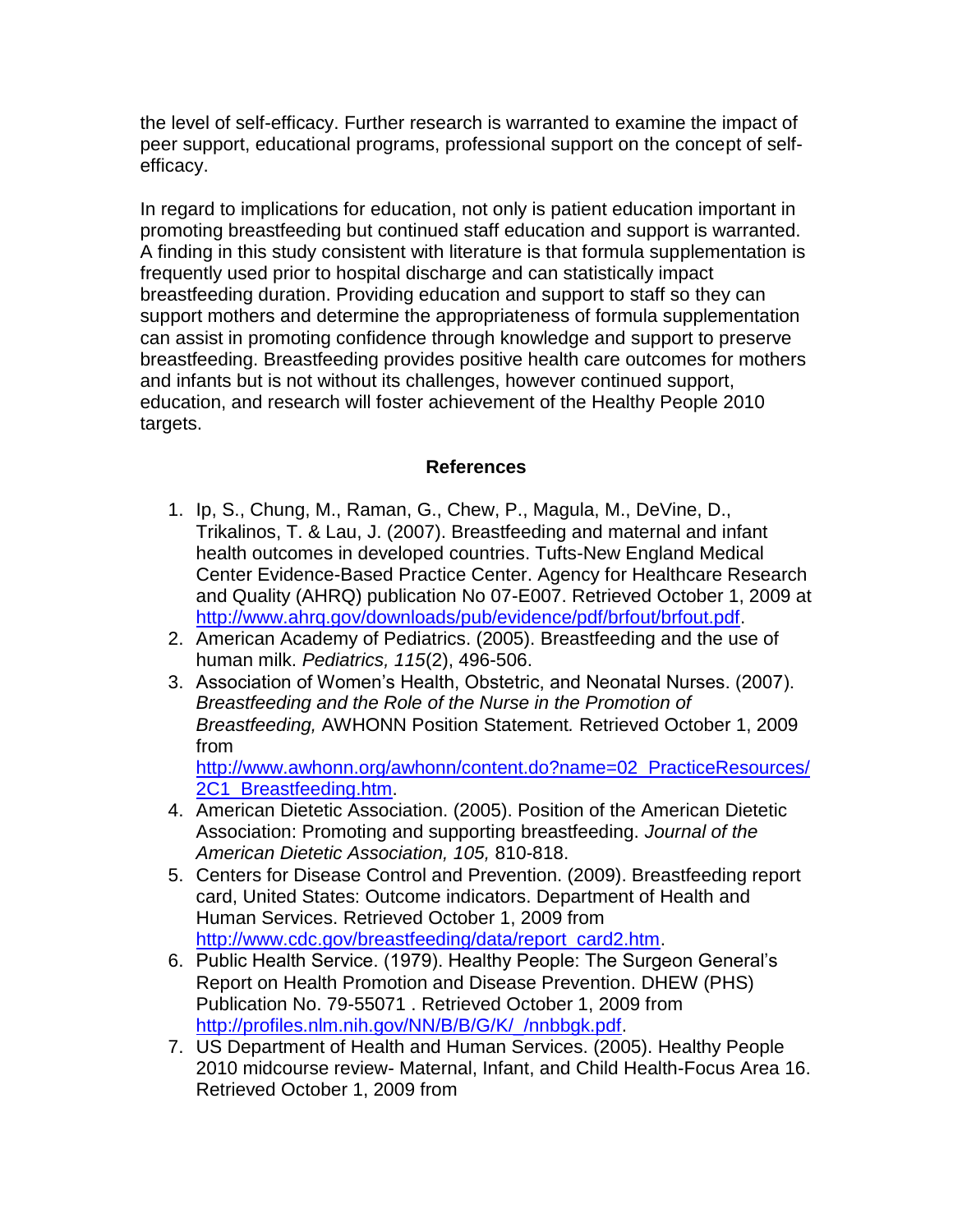[http://www.healthypeiple.gov/data/midcourse/html/focusareas/FA16Objecti](http://www.healthypeiple.gov/data/midcourse/html/focusareas/FA16Objectives.htm) [ves.htm.](http://www.healthypeiple.gov/data/midcourse/html/focusareas/FA16Objectives.htm)

- 8. Bolton, T., Chow, T., Benton, P., & Oslon, B. (2008). Characteristics associated with longer breastfeeding duration: an analysis of a peer counseling support program. *Journal of Human Lactation, 25*(1), *18-27.*
- 9. Centers for Disease Control and Prevention. (2006). Racial and socioeconomic disparities in breastfeeding---United States, 2004. MMWR, Morbidity and Mortality Weekly Report, 55, 335-339.
- 10.Center for Disease Control and Prevention. (2007). Breastfeeding trends and updated national health objectives for exclusive breastfeeding--- United States, Birth Years 2000-2004. MMWR, Morbidity and Mortality Weekly Report, 56, 760-763.
- 11.Department of Health and Human Services, Center for Disease Control and Prevention. Breastfeeding among U.S. children born 1999-2005, CDC National Immunization Survey. Retrieved July 28, 2009 from [http://cdc.gov/breastfeeding/data/NIS\\_data/.](http://cdc.gov/breastfeeding/data/NIS_data/)
- 12.Gossler, S. (2007). The effect of income level on the relationship between the personal support matrix and sustained breastfeeding. Virginia Commonwealth University. Doctoral Dissertation.
- 13.Heck, K., Schoendorf, K., Chavez, G., & Braveman, P. (2003). Does postpartum length of stay affect breastfeeding duration? A populationbased study. *Birth, 30*(3), 153-180.
- 14.Ryan, A.S., Wenjun, Z., & Acosta, A. (2002). Breastfeeding continues to increase into the new millennium. *Pediatrics, 110*(6), 1103-1109.
- 15.O"Brien, M., Buikstra, E., & Hegney, D. (2008). The influence of psychological factors on breastfeeding duration. *Journal of Advanced Nursing, 63*, 397-408.
- 16.Wilhelm, S., Rodehorst, T., Stepans, M., Hertzog, M., & Berens, C. (2008). Influence of intention and self-efficacy levels of duration of breastfeeding for midwest rural mothers. *Applied Nursing Research, 21*(3), 123-130.
- 17.Blyth, R., Creedy, D., Dennis, C., Moyle, W., Pratt, J., De Vries, S., & Healy, G. (2004). Breastfeeding duration in an Australian population: The influence of modifiable antenatal factors. *Journal of Human Lactation, 20*(1), 30-38.
- 18.Taveras, E., Capra, A., Braveman, P., Jensvold, N., Escobar, G., & Lieu, T. (2003). Clinician support and psychosocial risk factors associated with breastfeeding discontinuation. *Pediatrics, 112*(1), 108-115.
- 19.Chezem, J., Friesen, C., Boettcher, J. (2003). Breastfeeding knowledge, breastfeeding confidence, and infant feeding plans: effects on actual feeding practices. *Journal of Obstetric, Gynecologic, & Neonatal Nursing*, *32*(1), 40-47.
- 20.Cernadas, J., Noceda, G., Barrera, L., Martinez, A., & Garsd, A. (2003). Maternal and perinatal factors influencing the duration of exclusive breastfeeding duration the first 6 months of life. *Journal of Human Lactation, 19*(2), 136-144.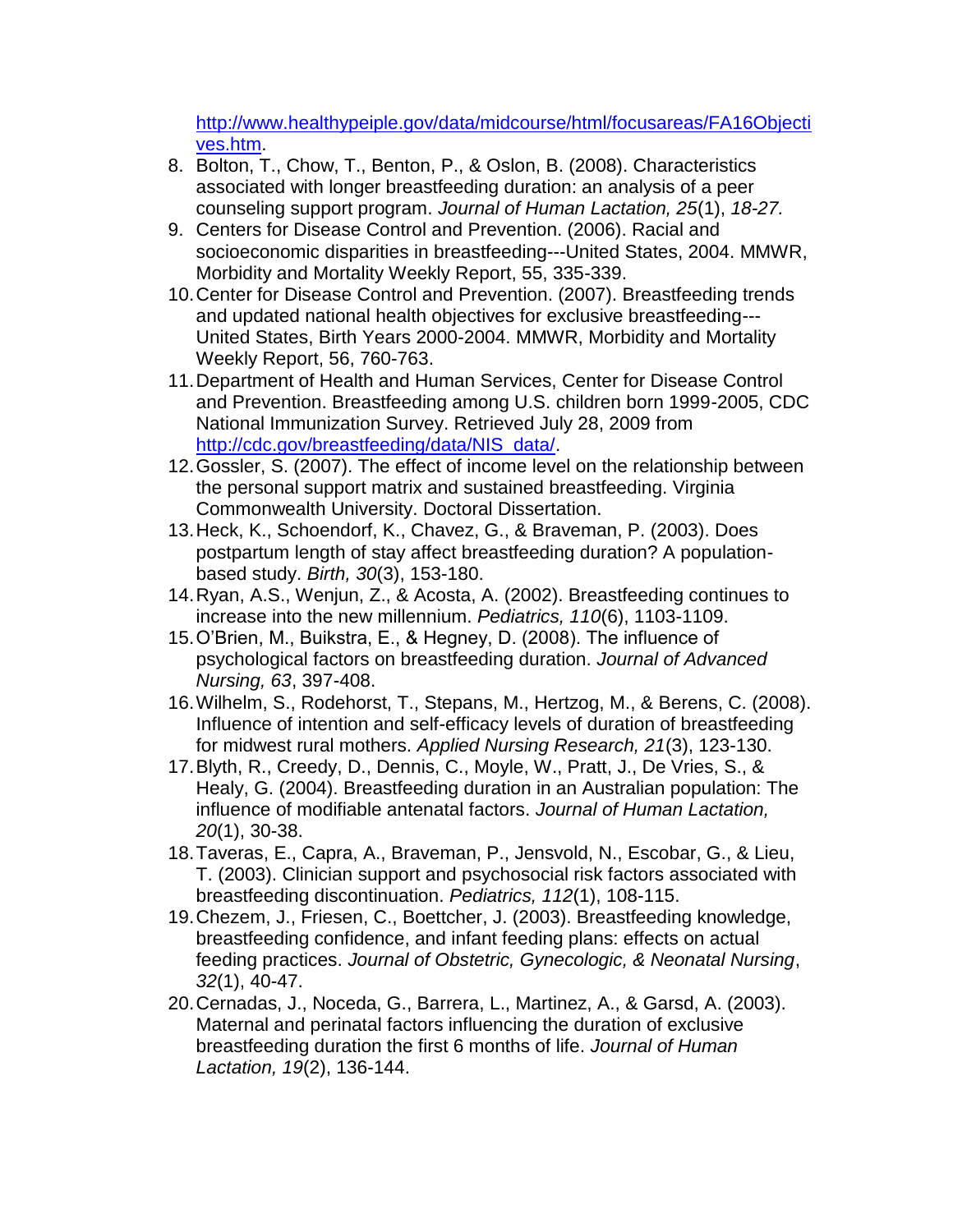- 21.Blyth, R., Creedy, D., Dennis, C., Moyle, W., Pratt, J., De Vries, S. (2002). Effect of maternal confidence on breastfeeding duration: an application of breastfeeding self-efficacy theory. *Birth, 29*(4), 278-284.
- 22.Dennis, C. (1999). Theoretical underpinnings of breastfeeding confidence: A self-efficacy framework. *Journal of Human Lactation, 15*(3), 195-201.
- 23.Bandura, A. (1977). Self-efficacy: Toward a unifying theory of behavioral change. *Psychological Review, 84*(2), 191-205.
- 24.Bandura, A. (1977). *Social Learning Theory.* New Jersey: Prentice Hall.
- 25.Hergenhahn, B. & Olson, M. (2005). *An Introduction to Theories of Learning.* New Jersey: Prentice Education.
- 26.Dennis, C. (2006). Identify predictors of breastfeeding self-efficacy in the immediate postpartum period. *Research in Nursing and Health, 29*(4), 256-268.
- 27.Humphreys, A., Thompson, N., & Miner, K. (1998). Intention to breastfeed in low-income pregnancy women: The role of social support and previous experience. *Birth: Issues in Perinatal Care, 25*(3), 169-174.
- 28.Mitra, A., Khoury, A., Hinton, A., & Carothers, C. (2004). Predictors of breastfeeding intention among low-income women. *Maternal and Child Health Journal, 8*(2), 65-70.
- 29.Lee, H., Rubio, M., Elo, I., McCollum, K., Chung, E., & Culhane, J. (2005). Factors associated with intention to breastfeed among low-income, innercity pregnant women. *Maternal and Child Health Journal, 9*(3). 253-261.
- 30.Scott, J., Binns, C., Oddy, W., & Graham, K. (2006). Predictors of breastfeeding duration: evidence from a cohort study. *Pediatrics*, *117*(4), e646-e655.
- 31.Schwartz, K., D"Arcy, H., Gillespie, B., Bobo, J., Longeway, M. & Foxman, B. (2002). Factors associated with weaning in the first 3 months postpartum. *Journal of Family Medicine, 51*(5), 439-444.
- 32.Dunn, S., Davies, B., McCleary, L., Edwards, N., & Gaboury, I. (2006). The relationship between vulnerability factors and breastfeeding outcome. *Journal of Obstetric, Gynecologic, & Neonatal Nursing, 35*(1), 87-97.
- 33.Scott, J., Landers, M., Hughes, R., & Binns, C. (2001). Psychosocial factors associated with the abandonment of breastfeeding prior to hospital discharge. *Journal of Human Lactation, 17*(1), 24-30.
- 34.Hatton, D., Harrison-Hohner, J., Coste, S., Dorato, V., Curet, L., & McCarron, D. (2005). Symptoms of postpartum depression and breastfeeding. *Journal of Human Lactation, 21*(4), 444-449.
- 35.Ertem, I., Votto, N. & Leventhal, J. (2001). The timing and predictors of the early termination of breastfeeding. *Pediatrics, 107*(3), 543-548.
- 36.Semenic, S., Loiselle, C., & Gottlieb, L. (2008). Predictors of the duration of exclusive breastfeeding among first-time mothers. *Research in Nursing & Health, 31*, 428-441.
- 37.Racine, E., Fric, K., Strobino, D., Carpenter, L., Milligan, R. & Pugh, L. (2009). How motivation influences breastfeeding duration among lowincome women. *Journal of Human Lactation, 25*(2), 173-181.